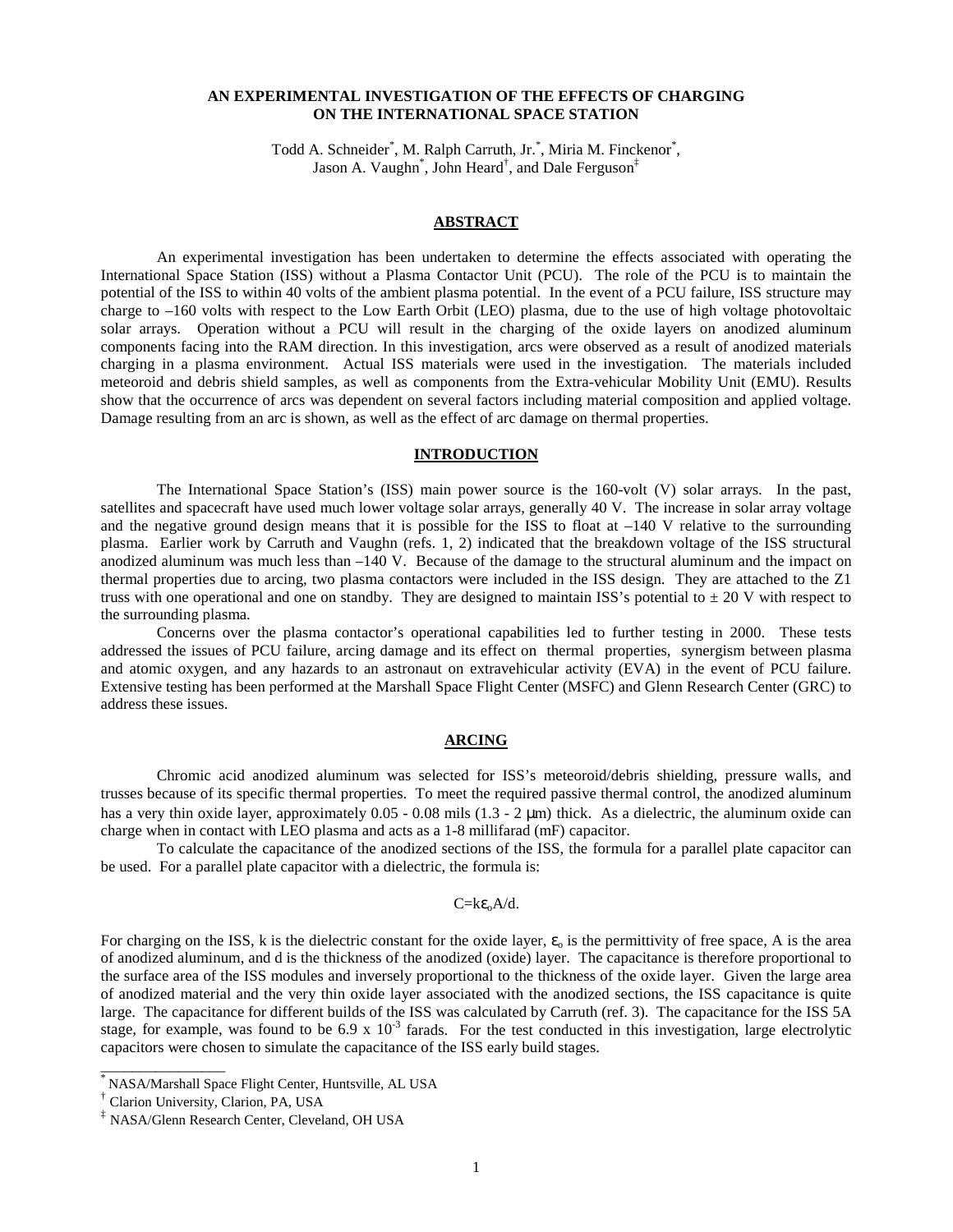

**Figure 1.** BOL Specification for Chromic Acid Anodized Aluminum (Figure courtesy of Boeing)

Witness samples of ISS manufactured debris shields and other surfaces were provided for laboratory test. These samples were anodized according to Boeing process specification D683-29365, which has very tight tolerances for optical properties. The anodized aluminum samples were characterized for solar absorptance and infrared emittance before and after plasma exposure. The specification calls for beginning-of-life (BOL) solar absorptance and infrared emittance within the boundaries shown in figure 1.

Elsewhere on ISS, sulfuric acid anodize is used, mainly on truss structures. This is a thicker anodize and thus less likely to arc than the chromic acid anodize, but several samples were included in this study for completeness. The samples were anodized according to the McDonnell Douglas (now Boeing) specification STP-0554.

The specification calls for BOL solar absorptance of  $0.49 \pm 0.09$  and infrared emittance of  $0.86 \pm 0.04$  for aluminum alloy 2219-T851 plate.

The MSFC PCU Plasma Interaction Chamber is a 3' dia. x 4' long (0.91 x 1.22 m) vacuum chamber capable of a base pressure in the low  $10^{-7}$  Torr (1.33 x  $10^{-5}$  Pa) range (fig. 2). A hollow cathode plasma source uses argon gas to produce a low density  $(10^6/cm^3)$ , low temperature  $(1 \text{ eV})$  plasma to simulate the low Earth orbit plasma environment. The chamber also contains a Langmuir probe to measure the plasma properties during testing. Measurements of the plasma indicated electron temperature,  $T_e$  in the range of 0.95 to 1.6 eV and plasma density,  $n_e$  in the range of 0.76 – 1.3  $\bar{x}$  10<sup>7</sup>/cm<sup>3</sup>.

Sample size was 4 in. x 6 in. (10.2 x 15.2 cm). One side was completely covered with Kapton tape, as were the edges. The Kapton tape insulates one side from arcing and eliminates edge effects.

A typical sample plate of chromic acid anodized aluminum with arc events is shown in figure 3. The set-up for the arcing threshold tests is shown in figure 4. The circuit consists of a large electrolytic capacitor to simulate the capacitance of ISS. The capacitor is charged to a negative potential with a power supply. A charging resistor is placed between the power supply and the capacitor. The high impedance of the resistor effectively removes the power supply from the circuit during an arc event. The voltage on the capacitor is measured as well as the current flow in the circuit. Typical voltage and current traces during an arc event are shown in figures 5 and 6. The voltage and current shown in figures 5 and 6 correspond to an arc initiating on a chromic acid anodized plate connected to a 1.1  $\times$  10<sup>-3</sup> farad capacitor.

For the early tests of the chromic acid anodized aluminum, the voltage was set to zero then slowly increased until arcing occurred. To study the effects of arcs at different energies, the capacitance was varied between 1.2 mF, 2.4 mF, and 6.6 mF. The breakdown voltage for this thin anodization was found to be approximately 80 V. Later tests of the chromic acid anodized aluminum involved setting the voltage at –140 V and letting the plate arc for a predetermined amount of time (e.g. 1 hour, 12 hours) or until arcing stopped (64 hours).



**Figure 2.** MSFC PCU Plasma Interaction Chamber **Figure 3.** Post-Test Sample with Arcing Damage

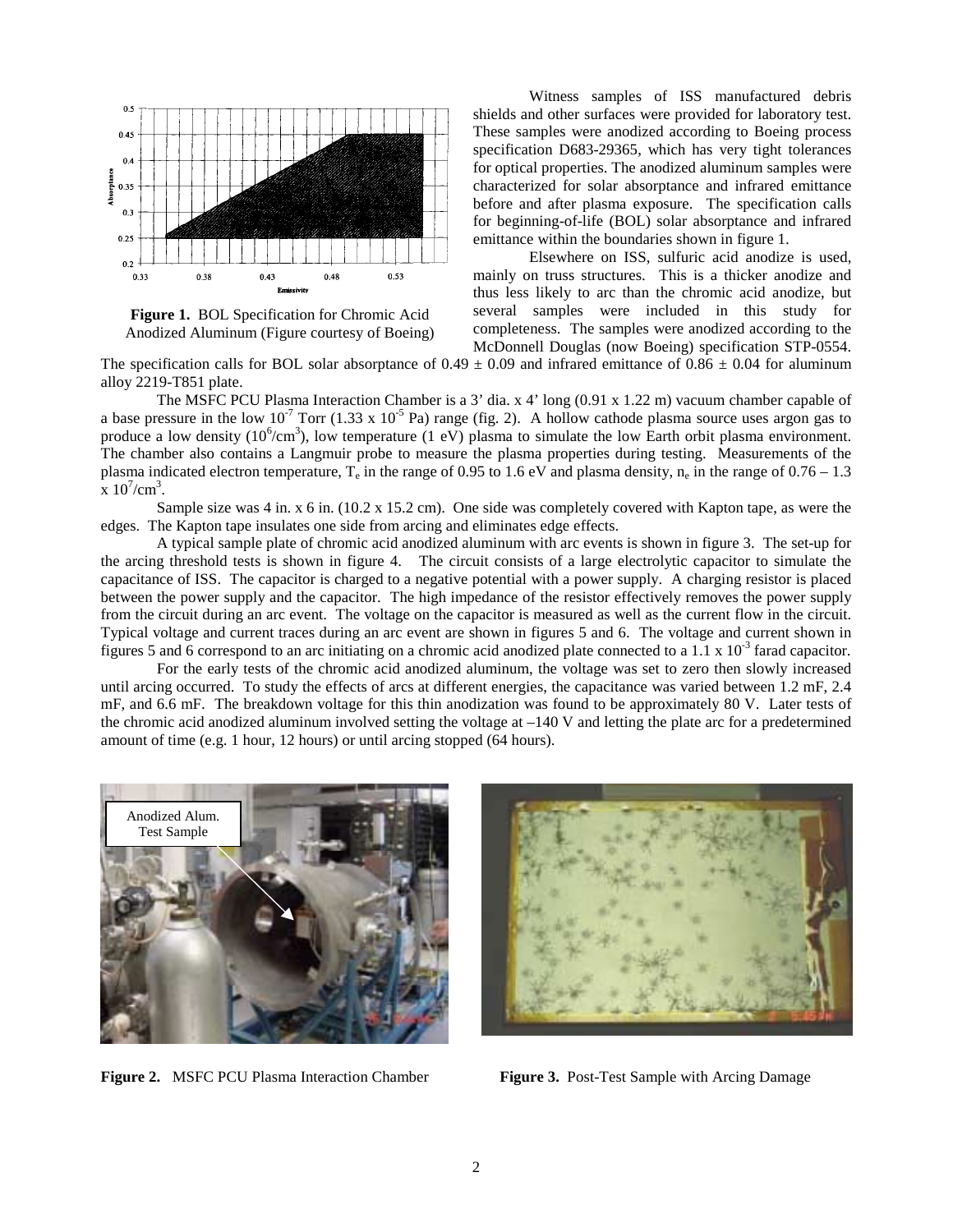

**Figure 4.** Circuit Diagram for PCU Plasma Interaction Tests



**Figure 5.** Typical Capacitor Voltage Curve During Arcing

**Figure 6.** Typical Discharge Current During Arcing

Sulfuric acid anodized aluminum is used on the ISS truss structure and other components. This is a much thicker anodize, on the order of 0.6 mils (15 µm) thick. Samples of sulfuric acid anodized aluminum were tested for breakdown threshold in the PCU Plasma Interaction Chamber. Voltage was set to zero, then slowly increased until arcing occurred. As would be expected, the breakdown voltage for the sulfuric acid anodize was higher than that of the thinner chromic acid anodize. Breakdown voltage at 1.1 mF capacitance was 200 V.

Microscopic inspection of the arcing site shows a central pit and Lichtenberg patterns radiating from the pit (fig. 7). The size of the pit and the extent of the radial pattern depend on the arc energy. This arcing produces ejecta in the form of vapor and fine particulate. Samples of other ISS and EMU materials were placed in the plasma chamber as contamination witness samples. Teflon with silver/Inconel backing, aluminized beta cloth, Z-93 white thermal control coating, fused silica windows, and Orlon fabric were characterized before and after testing, with special attention to any particulate fall-out from the anodized aluminum plate. After a test in which an anodized aluminum plate was subjected to a total of 180 arcs, small (<1 mm) metal pieces were found on the Orlon fabric sample. Closer examination showed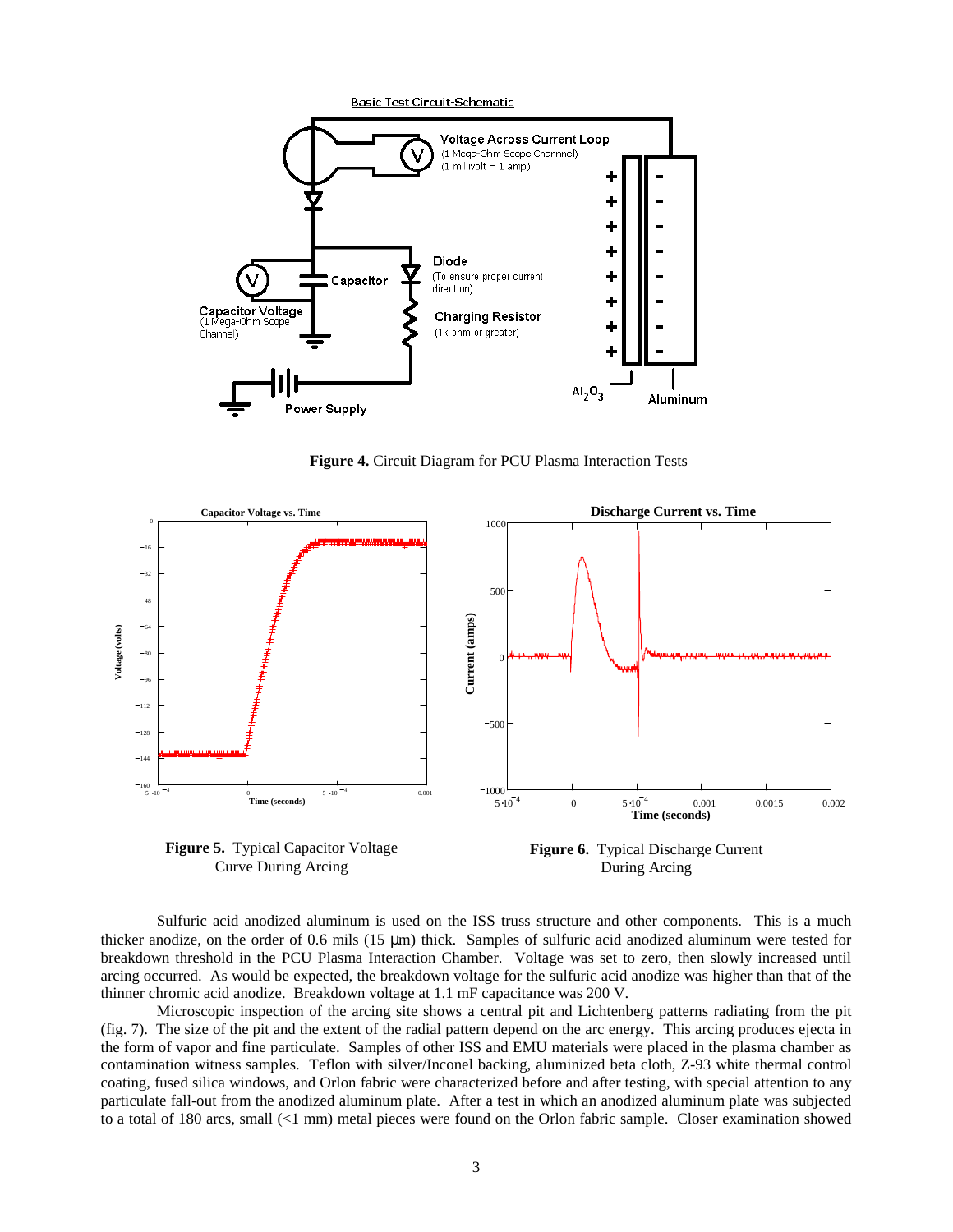

**Figure 7.** Arc pit in anodized aluminum

that no melting or other damage to the fabric occurred. The probability of metal particles leaving an arc site and striking an EMU was determined to be very low, since arcs occurring on ISS will be spread out over many meters, and the experiment constraints forced close proximity between the aluminum plate and the suit material.

# **EFFECTS ON OPTICAL PROPERTIES**

Passive thermal control on ISS requires tight tolerances of solar absorptance and infrared emittance to maintain acceptable heat levels. Increases in the ratio of solar absorptance to infrared emittance may require early replacement of the meteoroid/debris shields or danger to the astronaut on EVA if touch temperature limits are exceeded. By measuring the optical properties of the aluminum before and after testing, we can calculate the change based on

percent area damaged by arcing. Figures 8 and 9 show this change for chromic acid anodized aluminum. One series of tests involved repeated arcing of the anodized aluminum until the entire surface was covered with arc pits and other arcing scars. Solar absorptance and infrared emittance measurements of these samples indicated an increase in the a/e ratio from 0.66 to approximately 1.5.

Thermal models were used to predict temperature changes on ISS surfaces. Variables included the orientation of ISS and the surface area that may arc (ref. 3), as well as the recharge time. The arc density per unit area can then be calculated for time in orbit, with accompanying changes in solar absorptance and infrared emittance. The endcones of the US Laboratory module (*Destiny*) and Node 1 (*Unity*) are in the ram direction in Local Vertical Local Horizontal (LVLH) orientation and thus would receive the most damage due to arcing in the event of a PCU failure for early ISS builds. ISS may also fly with the X-axis perpendicular to the orbit plane (XPOP). In that case, the sides of the Laboratory and Node 1 cylinders would have more damage due to arcing. Both LVLH and XPOP conditions were considered in thermal modeling. The thermal analysis showed that touch temperatures can be exceeded, but only after months without an operating PCU and no other actions taken to mitigate charging effects (ref. 4).

# **SYNERGISM WITH ATOMIC OXYGEN**

Atomic oxygen (AO) is produced by the interaction of molecular oxygen and ultraviolet (UV) radiation. At LEO, AO impacts the surface of a spacecraft with energies of  $5 - 7$  eV, causing erosion and oxidation damage to exposed materials. After an arc occurs, bare aluminum is exposed. AO reaction to the aluminum will produce a thin oxide layer. This may lead to continued arcing and subsequent loss of aluminum material.

The MSFC Atomic Oxygen Drift Tube System (AODTS) was used to study any synergisms between AO and plasma arcing. The AODTS produces a thermal atomic oxygen plasma on the order of 0.1 eV energy. Samples are exposed outside the RF field to eliminate exposure to any plasma charged particles and unwanted sample heating.

One of the chromic acid anodized aluminum samples was repeatedly arced for 72 hours for a total of 4437 arcs. This sample was later placed in the AODTS and exposed to the equivalent of 3 months in LEO. After the AO



Figure 8 Figure 9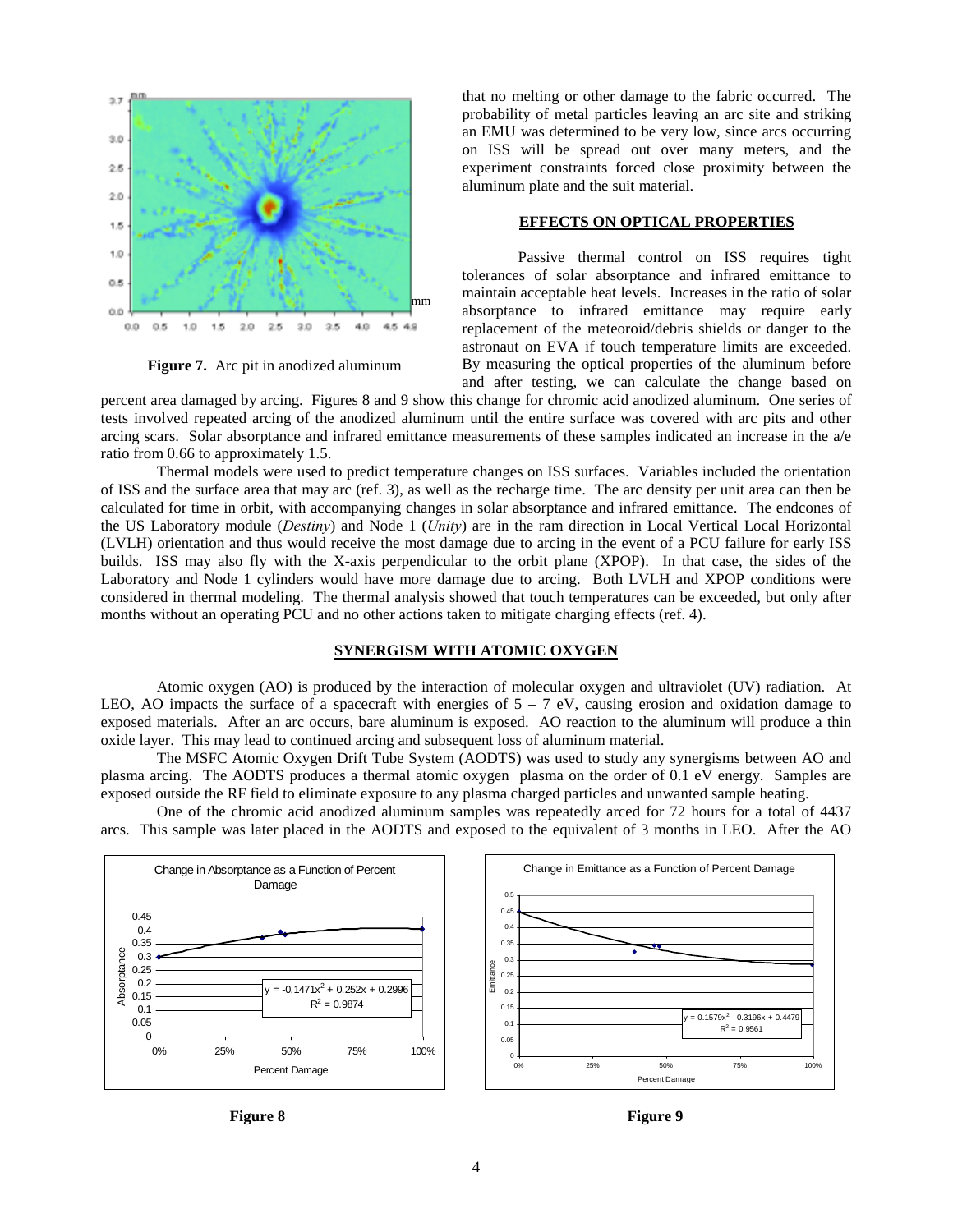exposure, it was returned to the PCU Plasma Interaction Chamber and subjected to further arcing. After 19 hours at 140 V, the sample sustained only 30 more arcs. This demonstrates the synergistic effect of AO and plasma but was not cause for concern.

### **EMU CONCERNS**

Astronauts on EVA are attached to the ISS by a safety tether made of stainless steel wire. Contact between this tether and exposed metal on the EMU could move the EMU and astronaut ground negative of the local plasma the same as the ISS structure voltage. EMU hardware was tested for breakdown voltage in a plasma environment. The Display and Control Module (DCM), a Body Restraint Tether (BRT), and a Mini-Work Station (MWS) were biased at a negative voltage via a capacitor test circuit. Testing began with the voltage set at 60 V, increasing in 5 V increments until an arc was observed. The voltage was held at each increment for a minimum of one minute. Several of the metallic parts sustained arcing at 70 V. Results from these tests are given in Table 1.

| <b>EMU</b> Component         | Breakdown Voltage  | Average Breakdown | Capacitance      |
|------------------------------|--------------------|-------------------|------------------|
|                              | Range              | Voltage           |                  |
| Display and Control Module   | $-68$ to $-80$ V   | -76 V             | $4.2 \text{ mF}$ |
| <b>Body Restraint Tether</b> | $-152$ to $-162$ V | $-158$ V          | $4.2 \text{ mF}$ |
| Mini Work Station            | $-68$ to $-70$ V   | $-69.5$ V         | $4.2 \text{ mF}$ |

**Table 1.** Arcing Test Results for EMU Components



**Figure 10**. Astronaut on EVA. Display and Control Module (DCM), Body Restraint Tether (BRT), and Mini-Work Station (MWS) are indicated.

Several types of cloth used in the EMU suit were later tested as covers to protect the EMU components from arcing. A DCM cover, single and double ply Ortho fabric, clear Teflon film, and a section of Thermal Micrometeoroid Garment (TMG) with 5 layers of Mylar were tested as covers over chromic acid anodized aluminum. The range of bias voltages was –60V to –200 V. The voltage was changed in 5 V increments, with a minimum hold time of 1 minute. When the aluminum plate was completely covered, no arcing occurred. When gaps up to 5 mm were introduced, arcing was observed in the range of  $-130$  V to  $-155$  V.

Very little energy can be stored in the anodized EMU surfaces, given their small area, but plasma contacting ISS outer surfaces could provide a low impedance path through the structure and tether. In this case, an arc on the EMU could in fact discharge the station capacitance (via the arc plasma), resulting in a high energy and high current discharge